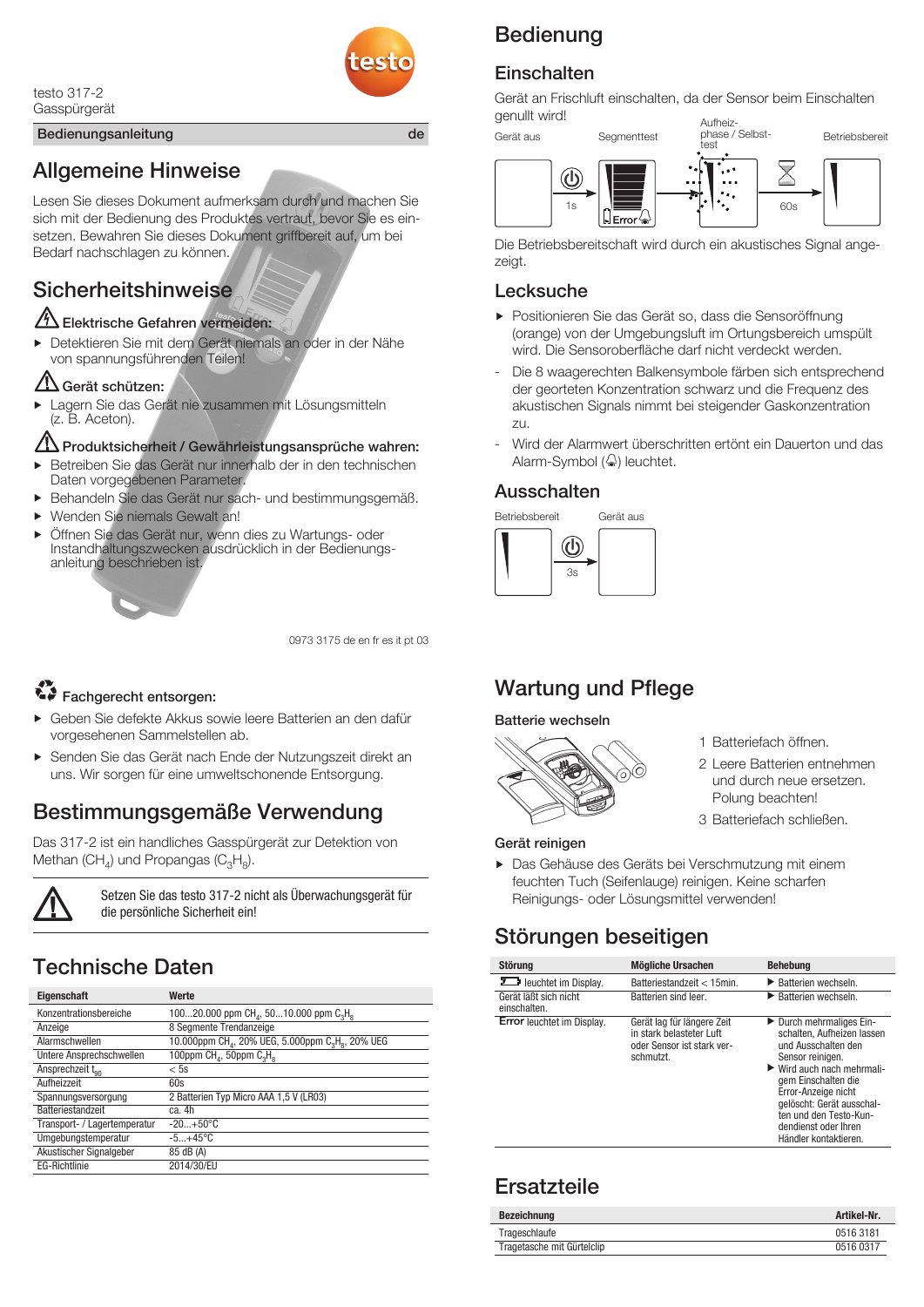

testo 317-2 Gas Detector

### General notes

Please read this documentation through carefully and familiarise yourself with the operation of the product before putting it to use. Keep this document to hand so that you can refer to it when necessary.

## Safety Information

### Avoid electrical hazards:

Do not measure on or near live parts.

### Protect instrument:

▶ Never store instrument together with solvents (e.g. acetone).

### Preserving product safety / warranty claims:

- ▶ Operate the instrument only within the parameters specified in the Technical data.
- Operate the instrument properly and according to its intended purpose.
- Do not use force.
- ▶ Open the instrument only when this is expressly described in the documentation for maintenance or service purposes.

#### ¥Э Ensure correct disposal:

- Disposal of defective rechargeable batteries and spent batteries at the collection points provided.
- Send the instrument directly to us at the end of its life cycle.  $\blacktriangleright$ We will ensure that it is disposed of in an environmentally friendly manner.

### Intended Use

testo 317-2 is a practical gas detector which detects methane  $(CH<sub>a</sub>)$  and propane gas  $(C<sub>a</sub>H<sub>a</sub>)$ .



Do not use the testo gas detector as a monitoring instrument for your own personal safety!

## Technical Data

| Feature                       | Values                                         |
|-------------------------------|------------------------------------------------|
| <b>Concentration ranges</b>   | 100 to 20,000 ppm CH4, 50 to 10,000 ppm C3H8   |
| Display                       | 8 segment trend display                        |
| Alarm thresholds              | 10,000ppm CH4, 20% LEL, 5,000ppm C3H8, 20% LEL |
| Lower response thresholds     | 100ppm CH4, 50ppm C3H8                         |
| Response time t90             | $<$ 5s                                         |
| Heating-up time               | 60s                                            |
| Power supply                  | 2 batteries, type micro AAA 1.5 V (LR03)       |
| <b>Battery life</b>           | Approx. 4h                                     |
| Transport/Storage temperature | $-20$ to $+50^{\circ}$ C                       |
| Ambient temperature           | $-5$ to $+45^{\circ}$ C                        |
| Audible signal emitter        | 85 dB (A)                                      |
| EU directive                  | 2014/30/EC                                     |

# **Operation**

### Switch-on

Switch detector on in fresh air since the sensor is initialised when switched on



Readiness to operate is indicated by an audible signal.

### Detecing leaks

- $\triangleright$  Position the detector such that the sensor opening (orange) is purged by the ambient air in the area under scrutiny. Avoid covering the surface of the sensor.
- The 8 bar symbols change to black according to the concentrations detected and the frequency of the audible signal rises with increasing gas concentrations.
- If the alarm value is exceeded, a continuous tone is emitted and the alarm symbol  $(\textcircled{\textcircled{\scriptsize\star}})$  lights up.

#### Switch-off

Ready to operate Detector off



### Maintenance and Service

#### Changing the battery



### Cleaning the detector

 $\blacktriangleright$  The detector housing should be cleaned with a damp cloth (soap water) if dirty. Do not use abrasive cleaning agents or solvents.

1 Open battery section 2 Remove spent batteries and replace with new ones.

Observe +/-. 3 Close battery section.

## **Troubleshooting**

| <b>Problem</b>                     | Possible causes                                                                                                      | Remedy                                                                                                                                                                                                                                                                                                                                                           |
|------------------------------------|----------------------------------------------------------------------------------------------------------------------|------------------------------------------------------------------------------------------------------------------------------------------------------------------------------------------------------------------------------------------------------------------------------------------------------------------------------------------------------------------|
| $\sum$ lights up in display.       | Battery life $<$ 15min.                                                                                              | $\blacktriangleright$ Change batteries.                                                                                                                                                                                                                                                                                                                          |
| Detector cannot be<br>switched on. | Batteries are spent.                                                                                                 | $\blacktriangleright$ Change batteries.                                                                                                                                                                                                                                                                                                                          |
| Error lights up in display.        | Detector lay for a longer<br>period of time in heavily<br>contaminated air or the<br>sensor is clogged with<br>dirt. | $\blacktriangleright$ Clean sensor by<br>repeatedly switching on<br>detector, letting it heat up<br>and switching it off again<br>$\blacktriangleright$ If the Error message still<br>does not disappear after<br>detector has been<br>switched on several times.<br>switch it off and contact<br><b>Testo Customer Service or</b><br>your nearest Testo dealer. |

### Spare parts

| <b>Name</b>                  | Part no   |
|------------------------------|-----------|
| Carrying loop                | 0516 3181 |
| Carrying loop with belt clip | 0516 0317 |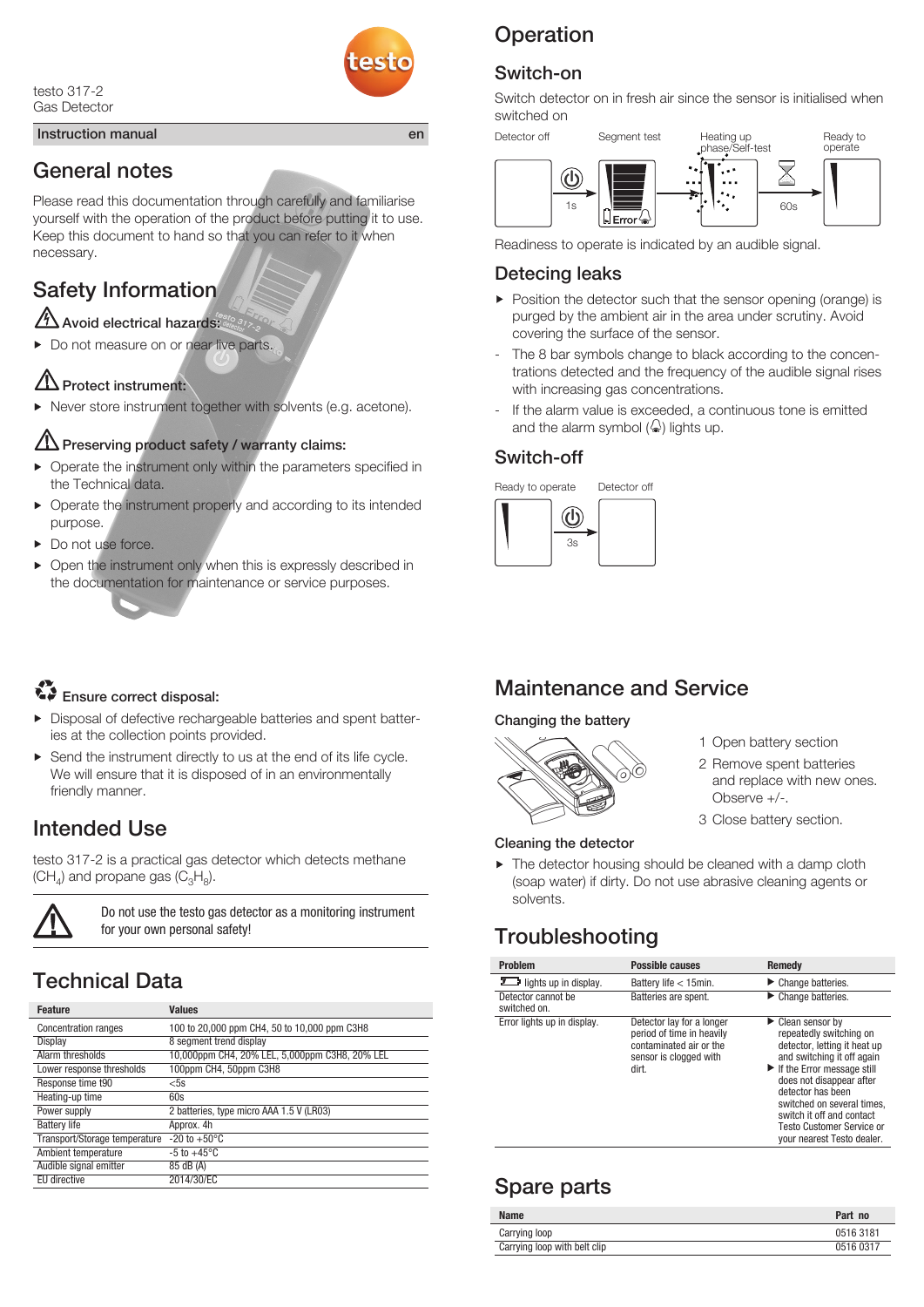

testo 317-2 Détecteur de fuites de gaz

#### Mode d'emploi fr Allumage / phase / phase / phase / phase / phase / phase / phase / phase / phase / phase / phase / phase / phase / phase / phase / phase / phase / phase / phase / phase / phase / phase / phase / phase / ph

### Informations générales

Lire attentivement cette notice avant toute utilisation de l'appareil afin de vous familiariser avec son fontionnement/ Garder ce document à portée de main : il peut s'avérer utilise en toutes circonstances.

### Information sécurité

#### $4$  Eviter les chocs électriques

Ne pas effectuer de mesures sur des élements sous tension.

#### Protection de l'appareil :

Ne jamais stocker l'appareil à proximité de solvants (ex : acetone).

#### <u>/N</u> Obligations pour préserver la garantie de l'appareil :

- Utiliser l'appareil en observant les caractéristiques techniques  $\mathbf{r}$ décrites dans ce mode d'emploi.
- Utiliser l'appareil uniquement pour les applications décrites dans ce mode d'emploi.
- Ne pas utiliser la force
- N'ouvrir l'appareil que pour les opérations de maintenance décrites dans ce mode d'emploi.

0973 3175 de en fr es it pt 02

#### ¥Э Environnement, recyclage :

- Jeter les piles et les accus aux points de collecte prévus à cet effet.
- Après le cycle de vie de l'appareil, merci de le retourner dans nos services ; nous assurerons son recyclage.

### Application

testo 317-2 est un détecteur de gaz de type methane (CH<sub>4</sub>) et propane  $(C_3H_8)$ .



Attention, ne pas utiliser cet appreil comme unique garant de votre sécurité !

### Caractéristiques techniques

| <b>Caractéristiques</b> | <b>Valeurs</b>                                 |
|-------------------------|------------------------------------------------|
| Taux de concentration   | 100  20,000 ppm CH4, 50  10,000 ppm C3H8       |
| Affichage               | Affichage 8 segments                           |
| Alarme supérieure       | 10,000ppm CH4, 20% LEL, 5,000ppm C3H8, 20% LEL |
| Alarme inférieure       | 100ppm CH4, 50ppm C3H8                         |
| Temps de réponse t90    | < 5s                                           |
| Préchauffage            | 60s                                            |
| Alimentation            | 2 piles, type micro AAA 1.5 V (LR03)           |
| Autonomie pile          | Approx. 4h                                     |
| Temp. Stockage          | $-20$ $+50^{\circ}$ C                          |
| Temp. ambiante          | $-5+45$ °C                                     |
| Signal sonore           | 85 dB (A)                                      |
| Normes EU               | 2014/30/UE                                     |

# Utilisation

### Mise en route

Allumer le détecteur à l'air, le capteur s'initialisera dès la pression du bouton ON.



Quand l'appareil est prêt à fonctionner, un signal sonore retentit.

### Détection de fuites

- Positionner l'appareil de telle façon à balayer l'ouverture du capteur (orange) par l'air à analyser. La surface du capteur ne doit pas être recouverte.
- Le barographe symbolisé par 8 segments noircit en fonction de la concentration détectée, ainsi que la fréquence du signal accoustique qui s'accélère avec une concentration du gaz croissante.
- Si la valeur limite est dépassée, une alarme continue est émise et le symbole d'alarme  $(\mathcal{L})$  est affiché.

### Extinction de l'appareil



### **Maintenance**

#### Changer les piles



- 1 Ouvrir le compartiment à piles
- 2 Remplacer les piles usagées par des neuves. Attention à la polarité +/-.
- 3 Fermer le compartiment.

#### Nettoyer le détecteur

Nettoyer le boîtier du détecteur avec un chiffon humide ; ne pas utiliser de produits abrasifs.

### Dépannage

| <b>Problème</b>                | <b>Causes possibles</b>                                                | <b>Dépannage</b>                                                                                                                                                                              |
|--------------------------------|------------------------------------------------------------------------|-----------------------------------------------------------------------------------------------------------------------------------------------------------------------------------------------|
| apparaît à l'écran             | Autonomie < 15min.                                                     | $\blacktriangleright$ Changer les piles                                                                                                                                                       |
| L'appareil ne<br>s'allume pas. | Les piles sont vides                                                   | $\blacktriangleright$ Changer les piles                                                                                                                                                       |
| Error apparaît à l'écran       | Le détecteur a été exposé<br>trop longtemps dans de<br>l'air contaminé | Nettoyer la sonde<br>à plusieurs reprises<br>et éteindre/rallumer<br>l'appareil<br>Si le message d'erreur<br>persiste après cette<br>manipulation, contacter le<br>service après-vente Testo. |

### Pièces détachées

| <b>Description</b>        | Réf.      |
|---------------------------|-----------|
| Loupe                     | 05163181  |
| Loupe et clip de ceinture | 0516 0317 |

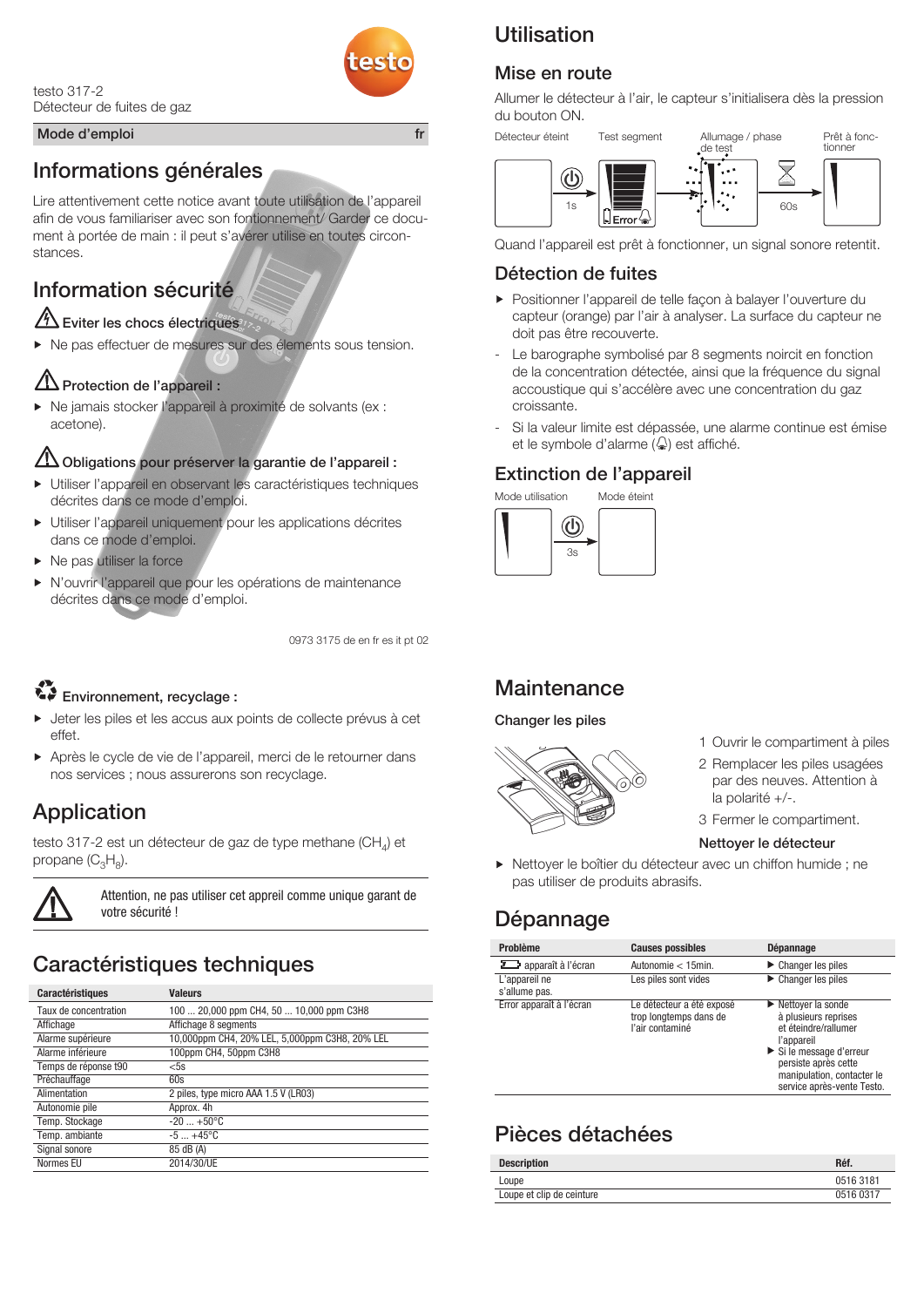

testo 317-2 Detector de fugas de gas

#### Manual de Instrucciones es Fase previa a Fase previa a Fase previa a Fase previa a Fase previa a Fase previa a

### Información General

Por favor, lea atentamente este manual de instrucciones y familiarícese con el funcionamiento del instrumento antes de empezar a utilizarlo. Tenga el manual a mano por si es necesario consultarlo.

## Información Básica de Seguridad

#### Evitar riesgos por electricidad:

▶ No efectúe mediciones en o cerca de partes con carga eléctrica.

### Protección del instrumento:

 $\blacktriangleright$  No almacene la unidad junto con disolventes (e.g. acetona).

#### Preservar la seguridad del producto /mantener la garantía:

- El instrumento solo debe utilizarse respetando los parámetros especificados en los Datos técnicos.
- Use el instrumento adecuadamente y de acuerdo a su finalidad de uso.
- No fuerze el instrumento.
- $\blacktriangleright$ El instrumento solo debe abrirse si está especificado en el manual de instrucciones para trabajos de mantenimiento.

#### Ŵ Eliminación ecológica:

- Deposite en el contenedor adecuado las pilas recargables defectuosas y las pilas vacias.
- Puede devolvernos el equipo cuando este haya llegado al final  $\blacktriangleright$ de su vida útil. Nosotros nos encargaremos de su eliminación correcta.

### Finalidad de uso

El testo 317-2 es un práctico detector de gas que detecta metano (CH<sub>4</sub>) y gas propano (C<sub>3</sub>H<sub>a</sub>).



¡El detector de gas no es apropiado como instrumento de control para su seguridad personal!

# Datos Técnicos

| Característica              | <b>Valores</b>                                 |
|-----------------------------|------------------------------------------------|
| Rangos de concentración     | 10020,000 ppm CH4, 5010,000 ppm C3H8           |
| Visualizador                | Visualizador de tendencia de 8 segmentos       |
| Límites de alarma           | 10,000ppm CH4, 20% LEL, 5,000ppm C3H8, 20% LEL |
| Límites de resp. inferiores | 100ppm CH4, 50ppm C3H8                         |
| Tiempo de respuesta t90     | $<$ 5s                                         |
| Tiempo previo a medición    | 60s                                            |
| Alimentación                | 2 pilas, tipo micro AAA 1.5 V (LR03)           |
| Vida de las pilas           | Aprox. 4h                                      |
| Temperatura almac./func.    | $-20$ to $+50^{\circ}$ C                       |
| Temperatura ambiente        | $-5$ to $+45^{\circ}$ C                        |
| Nivel de la señal acústica  | 85 dB (A)                                      |
| Normativa EU                | 2014/30/UE                                     |

## Funcionamiento

### Puesta en marcha

Ponga en marcha el detector en aire fresco ya que el sensor se inicializa durante la puesta en marcha.



Se indica mediante una señal acustica el momento en que le instrumento esta listo para la medición.

### Detección de fugas

- Situe el detector de manera que la abertura del sensor (naranja) se purga con aire ambiente en el area a comprobar. Evite cubrir la superfície del sensor.
- Los símbolos de las 8 barras cambian a negro de acuerdo a la concentración detectada y la frecuencia de la señal acústica se acelera si se incrementan las concentraciones de gases.
- Se se excede un límite se emite un tono contínuo y parpadea el símbolo de alarmal  $(\frac{\mathcal{L}}{2})$ .

### Deconexión



### Mantenimiento

#### Cambiar las pilas



#### Limpiar el instrumento

Se debe limpiar el instrumento con un paño húmedo en agua jabonosa si presenta signos de suciedad. No use disolventes o jabones agresivos.

1 Abra la tapa de las pilas 2 Quite las gastadas y ponga unas nuevas. Respete la

3 Coloque la tapa de nuevo.

polaridad +/-.

### Mensajes de error

| Error                                                                    | <b>Causas posibles</b>                                                                                                                               | Solución                                                                                                                                                                                                                                                                                                                                                                                |
|--------------------------------------------------------------------------|------------------------------------------------------------------------------------------------------------------------------------------------------|-----------------------------------------------------------------------------------------------------------------------------------------------------------------------------------------------------------------------------------------------------------------------------------------------------------------------------------------------------------------------------------------|
| parpadea en el visual.<br>No se puede poner en<br>marcha el instrumento. | Vida de la pila <15min.<br>Pilas agotadas. I                                                                                                         | $\blacktriangleright$ Cambiar las pilas.<br>Cambiar las pilas.                                                                                                                                                                                                                                                                                                                          |
| Parpadea "Error" en el.<br>visualizador                                  | Se ha mantenido el detector<br>durante un largo periodo de<br>tiempo en aire altamente<br>contaminado o el sensor<br>está obstruido con<br>suciedad. | $\blacktriangleright$ Limpie el sensor<br>poniendo en marcha<br>el detector, respetando<br>el tiempo de preparación<br>para la medición y<br>desconectandolo.<br>repetidamente.<br>$\triangleright$ Si el Error persiste<br>despues de poner en<br>marcha el detector varias<br>veces, desconéctelo y<br>contacte con el Servicio<br>Técnico de Testo o su<br>distribuidor más cercano. |

### Accesorios

| <b>Denominación</b>                                   | <b>Modelo</b> |
|-------------------------------------------------------|---------------|
| Correa de transporte                                  | 0516 3181     |
| Correa de transporte con clip de sujeción al cinturón | 0516 0317     |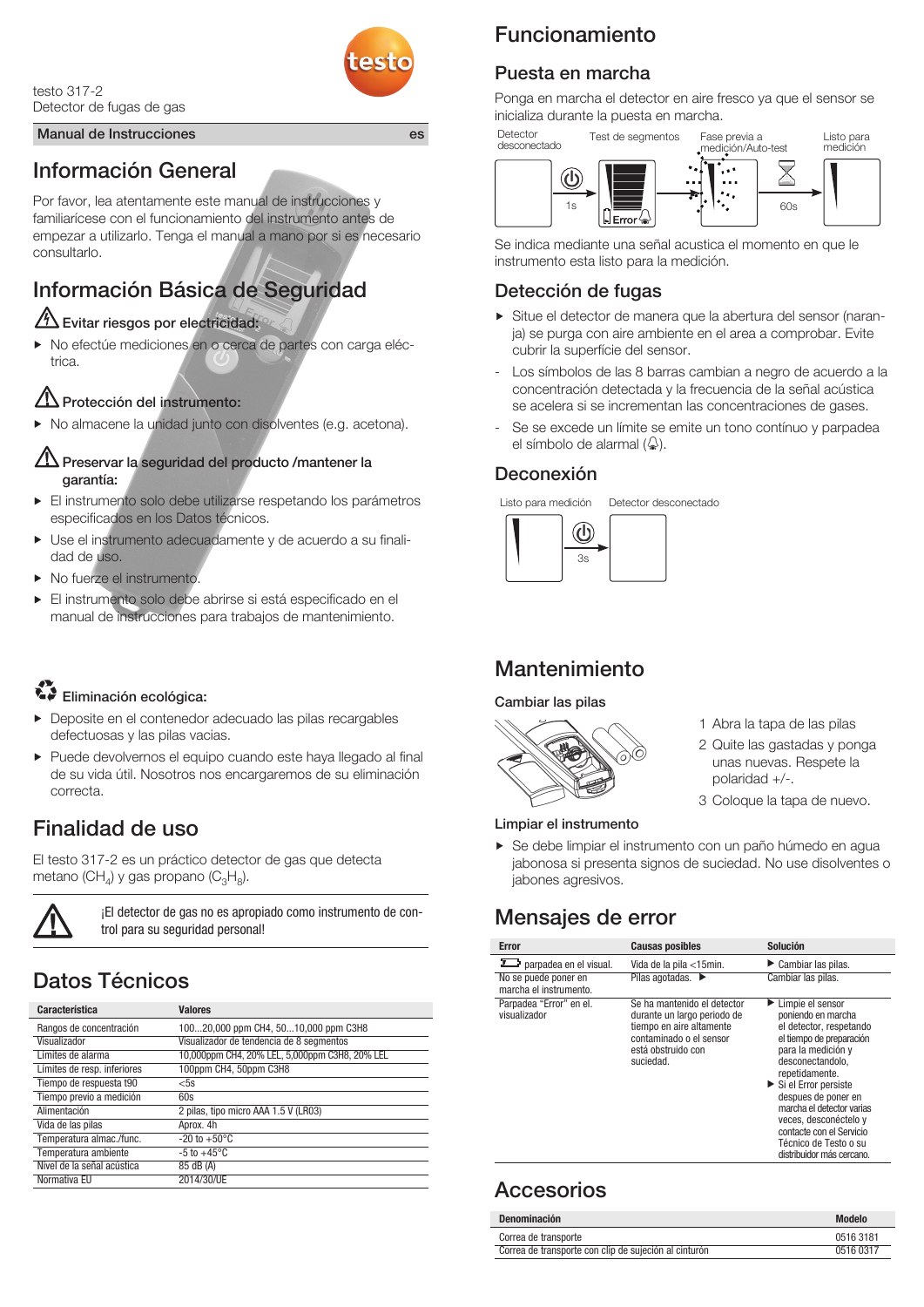

testo 317-2 **Cercafughe** 

### Note generali

Leggere attentamente il presente manuale di istruzioni, per acquisire familiarità con lo strumento prima della messa in funzione. Conservare il manuale a portata di mano per consultarlo in caso di necessità.

### Informazioni per la sicurezza

#### $\sqrt{4}$  Evitare il pericolo di scosse elettriche:

Non effettuare misure in prossimità di parti sotto tensione.

#### Proteggere lo strumento:

Non conservare mai lo strumento insieme a solventi (ad es. k. acetone).

#### Sicurezza del prodotto/ rispetto delle condizioni di garanzia:

- Impiegare lo strumento rispettando i parametri specificati in "Dati tecnici".
- Maneggiare lo strumento con cura, rispettandone lo scopo di utilizzo.
- Non forzare lo strumento.
- Aprire lo strumento solo se tale operazione è espressamente  $\blacktriangleright$ descritta nel manuale di istruzioni per scopi di manutenzione.

0973 3175 de en fr es it pt 03

#### ΥŽ Garanzia di un corretto smaltimento:

- Eliminare le batterie ricaricabili difettose e le batterie esaurite negli appositi contenitori.
- Alla fine della vita operativa, inviare lo strumento direttamente  $\blacktriangleright$ alla Testo. Provvederemo a eliminarlo nel rispetto dell'ambiente.

### Scopo di utilizzo

testo 317-2 è un pratico cercafughe che rileva i gas metano (CH<sub>4</sub>) e propano  $(C_3H_8)$ .



Non utilizzare il cercafughe testo come strumento di monitoraggio per la sicurezza personale!

## Dati tecnici

| <b>Descrizione</b>           | Valori                                         |
|------------------------------|------------------------------------------------|
| Campo di misura              | 100 20.000 ppm CH4, 50 10.000 ppm C3H8         |
| Display                      | A 8 segmenti                                   |
| Soglia di allarme            | 10.000ppm CH4, 20% LEL, 5.000ppm C3H8, 20% LEL |
| Soglia minima di rilevamento | 100ppm CH4, 50ppm C3H8                         |
| Tempo di risposta t90        | $<$ 5s                                         |
| Tempo di preriscaldamento    | 60s                                            |
| Alimentazione                | 2 batterie, tipo micro AAA 1,5 V (LR03)        |
| Durata batterie              | Circa 4h                                       |
| Temperatura trasporto/stocc. | $-20 + 50^{\circ}C$                            |
| Temperatura di lavoro        | $-5+45$ °C                                     |
| Segnale acustico             | 85 dB (A)                                      |
| Direttiva UE                 | 2014/30/UE                                     |

# Funzionamento

### Accensione

Accendere il cercafughe in aria pulita poiché il sensore viene inizializzato al momento dell'accensione.

**Manuale di istruzioni** in the controller controller controller controller per care prova segmenti Fase preriscalda- Pronto per **Fronto per controller** controller controller controller controller controller controller cont l'uso Fase preriscalda-<br>mento/ Autotest



Un segnale acustico indica che lo strumento è pronto per la messa in funzione.

### Individuazione delle perdite

- Posizionare il cercafughe in modo che l'apertura del sensore (arancione) venga posizionata nell'area da esaminare. Non coprire la superficie del sensore.
- I simboli a 8 barre diventano neri a seconda delle concentrazioni rilevate e la frequenza del segnale acustico aumenta in modo proporzionale all'incremento delle concentrazioni di gas.
- Al superamento del limite di allarme, lo strumento emette un segnale acustico continuo e si illumina il simbolo di allarme  $(\mathcal{L}).$

### Spegnimento



### Manutenzione e assistenza

#### Sostituzione della batteria



#### Pulizia del cercafughe

Se la custodia esterna del cercafughe risulta sporca, pulirla con un panno umido (acqua saponata). Non utilizzare solventi né detergenti abrasivi.

1 Aprire il vano batterie 2 Rimuovere le batterie scariche e inserire le nuove. Rispettare la polarità +/-. 3 Chiudere il vano batterie.

## Messaggi di errore

| Problema                         | Possibili cause                                                                                                 | Soluzione                                                                                                                                                                                                                                                                                                                        |
|----------------------------------|-----------------------------------------------------------------------------------------------------------------|----------------------------------------------------------------------------------------------------------------------------------------------------------------------------------------------------------------------------------------------------------------------------------------------------------------------------------|
| si illumina sul display.         | Vita batteria < 15min.                                                                                          | $\triangleright$ Sostituire le batterie.                                                                                                                                                                                                                                                                                         |
| Il cercafughe non<br>si accende. | Le batterie sono scariche.                                                                                      | Sostituire le batterie.                                                                                                                                                                                                                                                                                                          |
| Error si illumina sul display.   | Il cercafughe è rimasto in<br>aria contaminata per un<br>lungo periodo di tempo<br>o il sensore risulta sporco. | $\blacktriangleright$ Pulire il sensore<br>accendendo ripetutamente<br>il cercafughe, facendolo<br>riscaldare e spegnendolo.<br>Se il messaggio Error<br>non scompare dopo che il<br>cercafughe è stato acceso<br>più volte, spegnerlo e con-<br>tattare il servizio assist-<br>enza Testo o il rivenditore<br>Testo più vicino. |

## Pezzi di ricambio

| <b>Descrizione</b>                        | codice    |
|-------------------------------------------|-----------|
| Cinghia di trasporto                      | 0516 3181 |
| Cinghia di trasporto con clip per cintura | 0516 0317 |